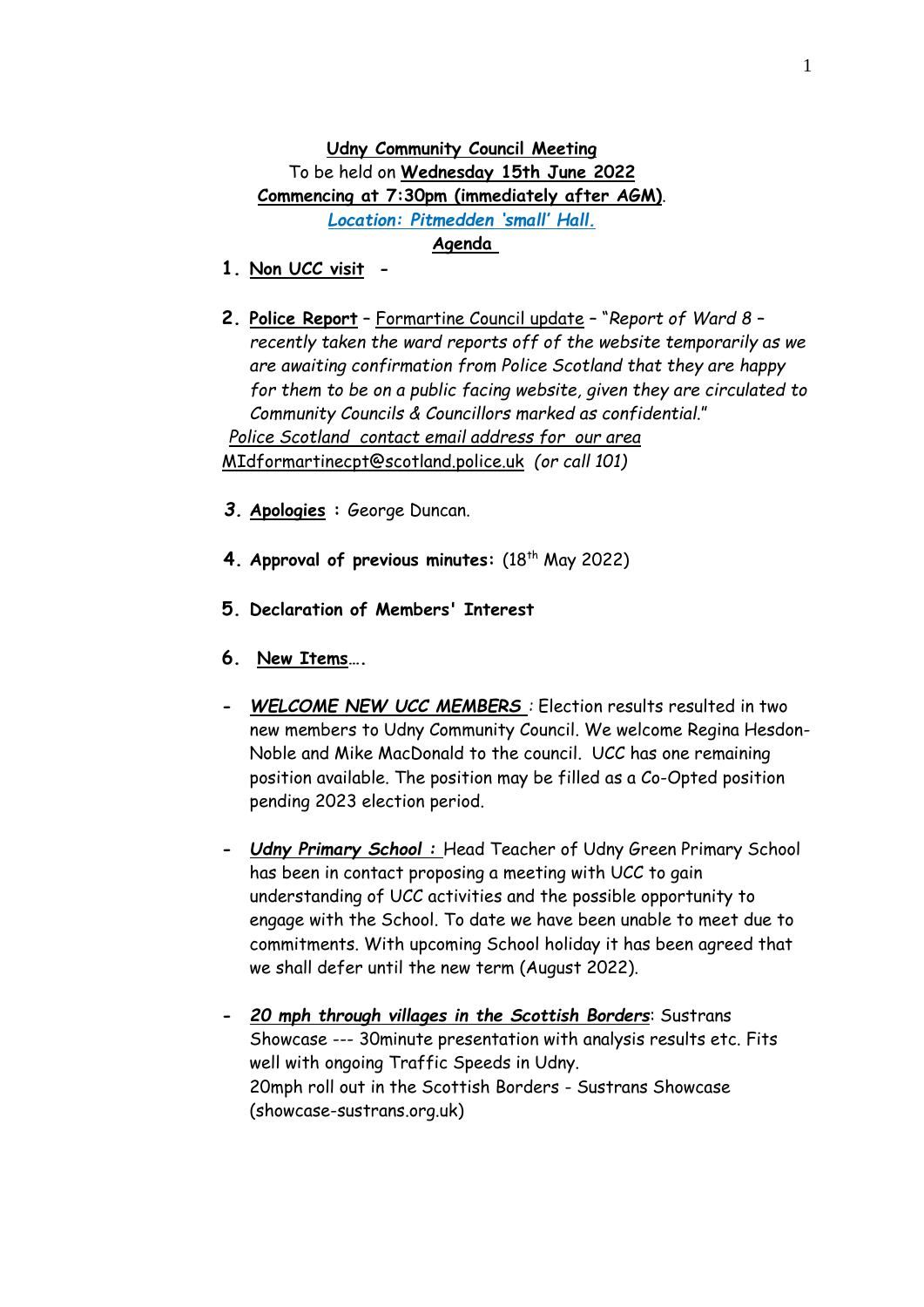- **- Aberdeenshire Local Development Plan 2022 Newsletter**. Please follow the link below for access to our June 2022 newsletter. Note schedule and reference to 2027 LDP 'New Engagement Hub' <https://sway.office.com/ZiKjGuHtjgeXsjfU?ref=Link>
- **7. Items discussed at Previous meeting. -**
- **Udny Green Church** update ?
- **Udny Resilience organisation**: Generator cost estimate / Community group invite update.
- **Road speed** : Pitmedden / Udny Green:–*. Action remains outstanding -* Formulate discussion points prior to requesting a meeting with Head of Services, Ewen Wallace and Head of Environmental Paul Macari. (consider points raised in Sustrans Showcase / Borders 20mph)

## **8. Planning Applications**

| U. Turimiy Applications |                           |           |
|-------------------------|---------------------------|-----------|
| To be                   | Site Address              |           |
| discussed at            |                           |           |
| meeting                 |                           |           |
| APP/2021/2372           | <b>Woodlands Steading</b> | No change |
| APP/2021/2856           | <u>  Little woodlands</u> | No Change |
|                         |                           |           |

- *Weekly Planning List update:* (George Duncan)

## **9. Notable Items sent by e-mail**.

- **Passivhaus Bill Consultation Launched: '**introducing a proposal for The Domestic Building Environmental Standards (Scotland) Bill in the Scottish Parliament for consultation.' Email copied out to all members. Email contains a link to a short survey also a link to full details of the proposal please visit: [www.parliament.scot/passivhaus](http://www.parliament.scot/passivhaus-bill)[bill](http://www.parliament.scot/passivhaus-bill)
- **NHS SHARE, The Scottish Health Research Register** : SHARE The Scottish Health Research Register and Biobank, is a register of people aged 11 years and over, who are interested in helping health research and being contacted by SHARE if a health project relevant to you becomes available. Email copied out to members 9/6/22, with full details.
- **TOUR OF BRITAIN SUNDAY 4 SEPTEMBER 2022:** The Tour of Britain is an 8-day professional cycle race that attracts worldwide attention. Some of the world's best riders compete in teams to win a number of competitions within the race including the overall race winner. Aberdeenshire Council are jointly hosting the first stage of